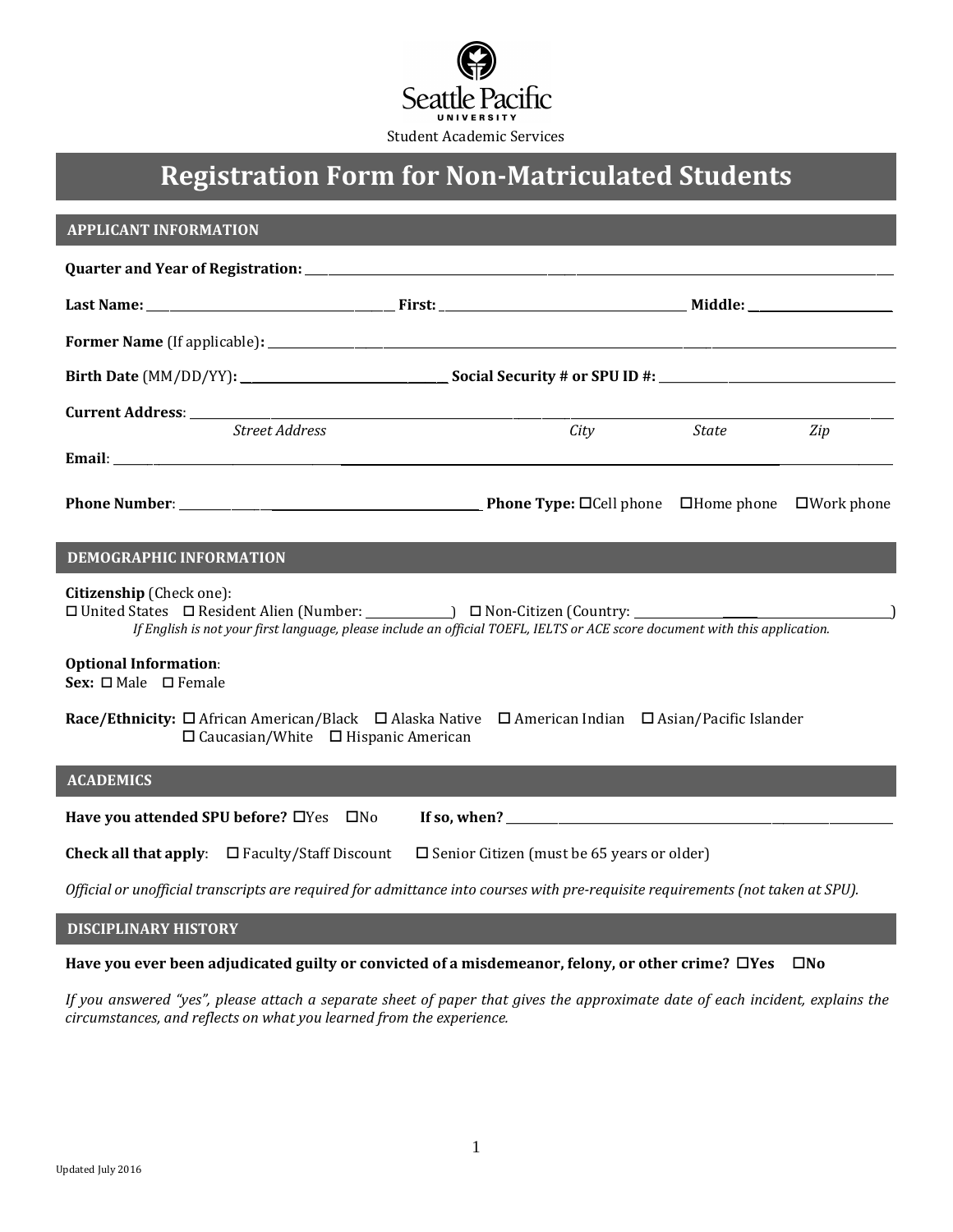#### **COURSE SELECTION**

Please refer to the online time schedule for a full list of the courses that SPU offers.

| $\mathsf{CRN}$ | Subject<br>Code | $\operatorname{Course}$<br>Number | Course Title | Credits<br>/Units | Audit<br>(check) | Instructor |
|----------------|-----------------|-----------------------------------|--------------|-------------------|------------------|------------|
|                |                 |                                   |              |                   |                  |            |
|                |                 |                                   |              |                   |                  |            |
|                |                 |                                   |              |                   |                  |            |
|                |                 |                                   |              |                   |                  |            |
|                |                 |                                   |              |                   |                  |            |
|                |                 |                                   |              |                   |                  |            |
|                |                 |                                   | Total        |                   |                  |            |

## **AUDITOR INFORMATION**

The University Catalog states in regards to auditing courses that a person who wishes to attend class but who does not desire credit is an auditor. *With approval from the instructor,* auditors may register to audit most undergraduate courses. Students may change from audit to credit or vice versa during the quarterly add period published in the University Calendar.

Auditors may neither participate in class discussions nor take examinations. If they do daily assignments, the instructor is under no obligation to read or correct them. Courses that are audited do not count toward financial aid. Students who are unable to remain at the University because of low grades, and new applicants who do not qualify for admission, may not register as auditors. A student may receive credit for an audited course only by enrolling in it as a regular student in a subsequent quarter. Tuition rates for auditors will be equal to the tuition credit rate.

## **PAYMENTS AND BILLING**

SPU bills are electronic and notifications of your bill will be sent to your generated SPU email address. For questions about payments, please refer to Student Financial Services. If paying with a Purchase Order or check, please include with your application.

### **SIGNATURE**

Seattle Pacific University has my approval to add courses as listed in the information above. I have read and agree to the contractual statement that is printed on the reverse of this form.

#### **REQUIRED SIGNATURE: \_\_\_\_\_\_\_\_\_\_\_\_\_\_\_\_\_\_\_\_\_\_\_\_\_\_\_\_\_\_\_\_\_\_\_\_\_\_\_\_\_\_\_\_\_\_\_\_\_\_\_\_\_\_\_\_\_\_\_\_\_\_\_\_\_\_\_\_\_\_\_\_\_\_\_ Date: \_\_\_\_\_\_\_\_\_\_\_\_\_\_\_\_\_\_\_\_\_\_\_\_\_\_\_\_\_\_\_\_\_**

**Electronic signatures not accepted**